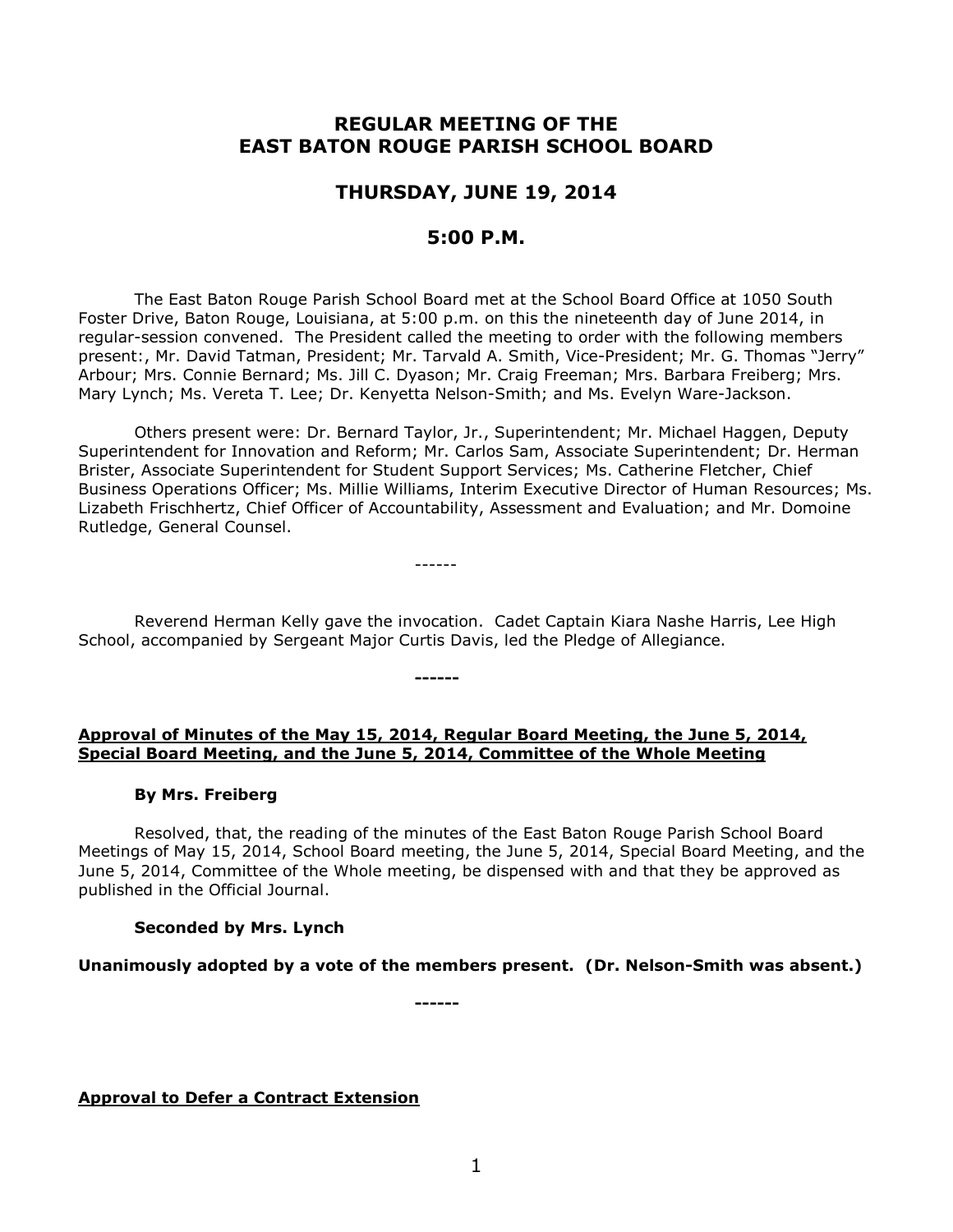#### **By Mrs. Freiberg**

Resolved, that, the East Baton Rouge Parish School System does hereby approve deferring a contract extension for ARAMARK for sixty (60) days.

#### **Seconded by Mrs. Bernard**

#### **Discussion followed.**

#### **The following substitute motion was made.**

#### **By Mr. Arbour**

Resolved, that, the East Baton Rouge Parish School System does hereby approve deferring a contract extension for ARAMARK to the July 17, 2014 Regular School Board meeting.

#### **Seconded by Mr. Freeman**

#### **The vote on the substitute motion was as follows:**

| <b>Yeas: (8)</b> | Mr. Arbour, Mrs. Bernard, Ms. Dyason, Mr. Freeman, Mrs. Lynch,<br>Ms. Lee, Vice-President Smith, and Ms. Ware-Jackson |
|------------------|-----------------------------------------------------------------------------------------------------------------------|
| Nays: (3)        | Mrs. Freiberg, Dr. Nelson-Smith, and President Tatman                                                                 |
| Abstained: (0)   | None                                                                                                                  |
| Absent: (0)      | <b>None</b>                                                                                                           |
|                  |                                                                                                                       |

**The substitute motion was declared adopted.**

**------**

# **Public Hearing/School Board Workshop for the Adoption of the 2014-2015 General Fund Budget and the 2014-2015 Salary Schedules**

The President called the Public Hearing/School Board Workshop to order with the following members present:, Mr. David Tatman, President; Mr. Tarvald A. Smith, Vice-President; Mr. G. Thomas "Jerry" Arbour; Mrs. Connie Bernard; Ms. Jill C. Dyason; Mr. Craig Freeman; Mrs. Barbara Freiberg; Mrs. Mary Lynch; Ms. Vereta T. Lee; Dr. Kenyetta Nelson-Smith; and Ms. Evelyn Ware-Jackson.

#### **Approval to Defer the Proposed 2014-2015 General Fund Budget, the Budget Resolution, and the 2014-2015 Salary Schedules**

**By Ms. Lee**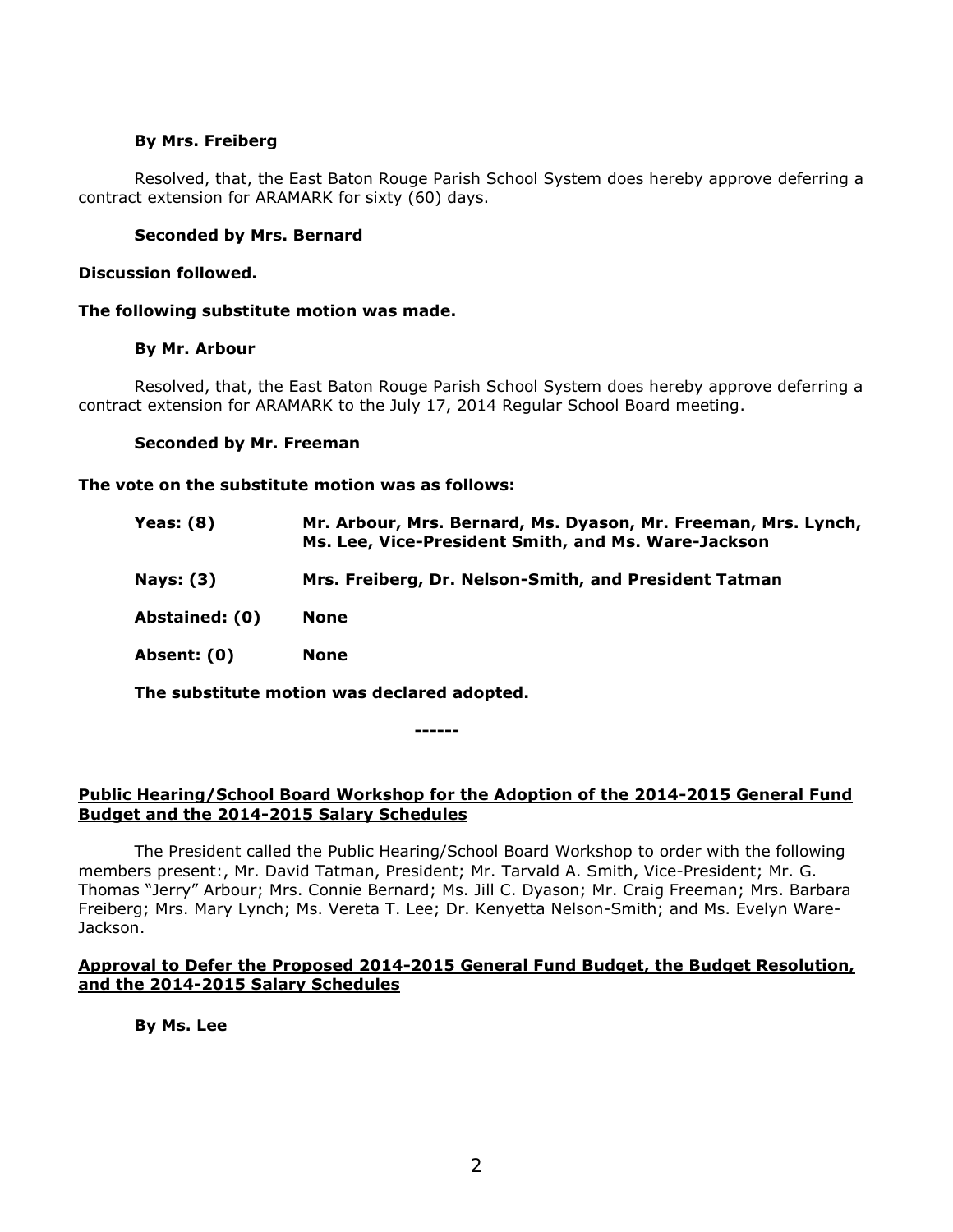Resolved, that, the East Baton Rouge Parish School Board does hereby approve deferring the Proposed 2014-2015 General Fund Budget, the Budget Resolution, and the 2014-2015 Salary Schedules until the July 17, 2014 School Board meeting.

## **Seconded by Mr. Arbour**

**The vote on the motion was as follows:**

| Yeas: $(9)$    | Mr. Arbour, Mrs. Bernard, Ms. Dyason, Mrs. Freiberg, Mrs. Lynch,<br>Ms. Lee, Dr. Nelson-Smith, Vice-President Smith, and Ms. Ware-<br><b>Jackson</b> |
|----------------|------------------------------------------------------------------------------------------------------------------------------------------------------|
| Nays: $(2)$    | Mr. Freeman and President Tatman                                                                                                                     |
| Abstained: (0) | None                                                                                                                                                 |
| Absent: (0)    | <b>None</b>                                                                                                                                          |

**The motion was declared adopted.**

**------**

## **Approval of the Consent Agenda Items, Excluding Items #17, #18, #19, and #20**

#### **By Ms. Dyason**

Resolved, that, the East Baton Rouge Parish School Board does hereby approve the Consent Agenda items**,** excluding Items #17, #18, #19, and #20.

## **Seconded by Mrs. Freiberg**

**Unanimously adopted by a vote of all the members.**

**------**

*The following items were approved as part of the Consent Agenda:*

## **Items approved by the Committee of the Whole for recommendation to the Board:**

**------**

Approval of a proposed contract as it relates to a platform for a new assessment scan and score of the district's tests.

Approval to add proposed amendments as part of the Student Rights and Responsibilities Handbook & Discipline Policy, when amended.

Approval of a contract for professional services (Non-Public Programs, Title II) between the East Baton Rouge Parish School Board and ABC, 123, Inc., in the amount of \$24,900.00 for professional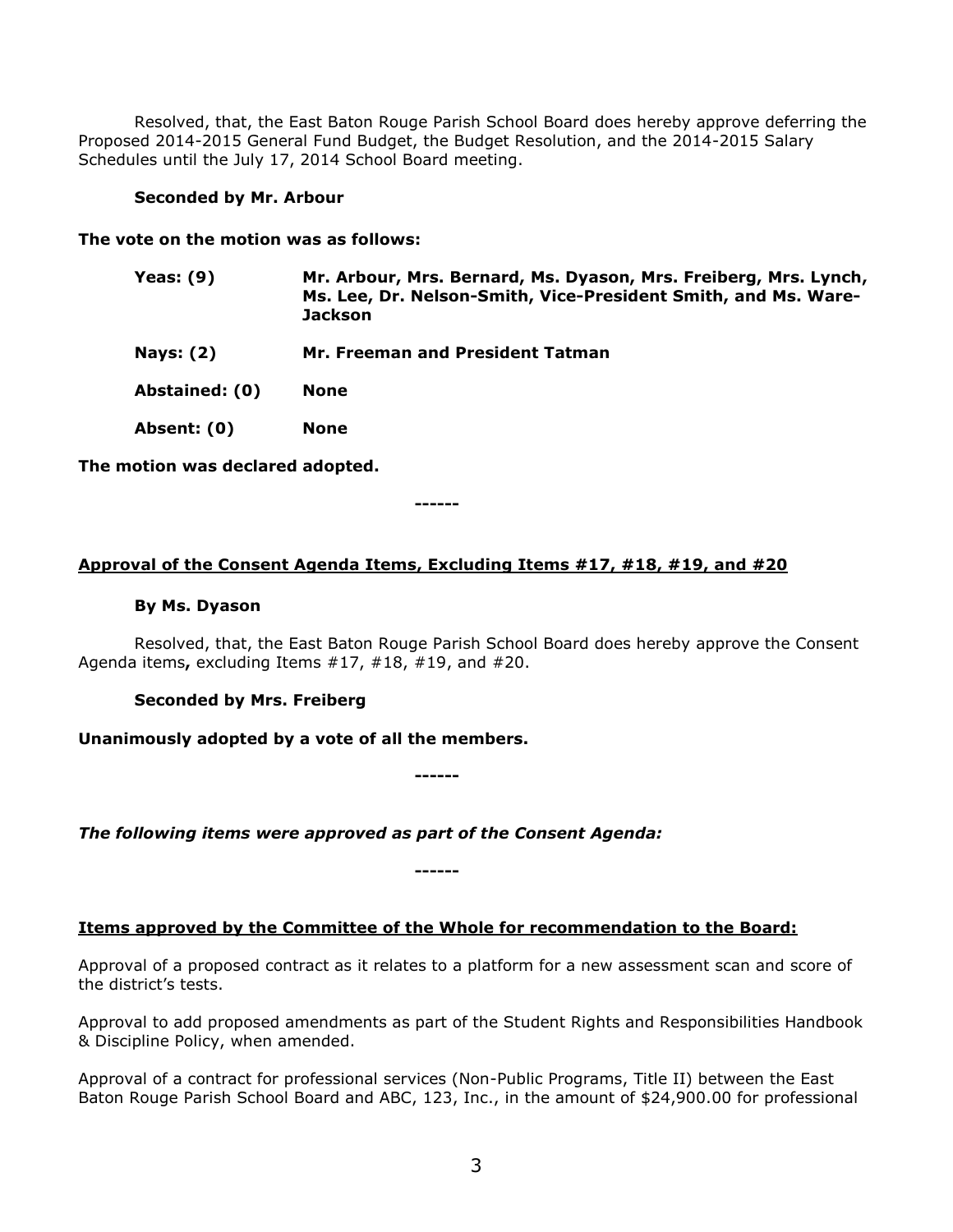development sessions focusing on student achievement, engagement and learning climate with increased rigor, and relevance and relationships in classrooms. (Funding Source: Title II Funds).

Approval of a contract between the East Baton Rouge Parish School Board and City Year for 2014- 2015 in the amount of \$630,000.00. (Funding Source: Pending Tobacco Funds and Title Funds).

Approval to authorize the administration to approve the most effective Property and Casualty Insurance Program Policy Renewal package for the East Baton Rouge Parish School System for the 2014-2015 fiscal year.

Approval of the attached Resolution authorizing the Board President and Superintendent to execute and sign all documents to reject Uninsured Motorist Coverage in connection with the East Baton Rouge Parish School System's automobile liability coverage and its Self-Insured Retention Program for the 2014-2015 fiscal year.

Approval of the extension of the current East Baton Rouge Parish School System's Fiscal Agent Contract with Capital One Bank and Neighbors Federal Credit Union for a period of two years beginning October 1, 2014, through September 30, 2016, including all current provisions and rates.

**------**

**------**

# *END OF CONSENT AGENDA ITEMS*

## **Approval of Item #17**

## **By Vice-President Smith**

Resolved, that, the East Baton Rouge Parish School Board does hereby approve the Item #17 as listed below:

(a) Revised 2013-2014 Adult Education Local Budgets;

(b) Revised 2013-2014 and the Proposed 2014-2015 Elementary School Summer Opportunity

for Academic Remediation (SOAR) Budget;

(c) Revised 2013-2014 and the Proposed 2014-2015 Middle School Summer Budget;

(d) Revised 2013-2014 and the Proposed 2014-2015 High School Summer Budget;

(e) Actual December 2013 Semi-Annual Financial Tax Plan update and the Revised 2013-

2014 Tax Plan Budgets for Propositions 1, 2, and 3.

## **Seconded by Mrs. Freiberg**

## **Unanimously adopted by a vote of the members present. (Mr. Arbour was absent.)**

**------**

## **Approval of Item #18**

**By Mrs. Freiberg**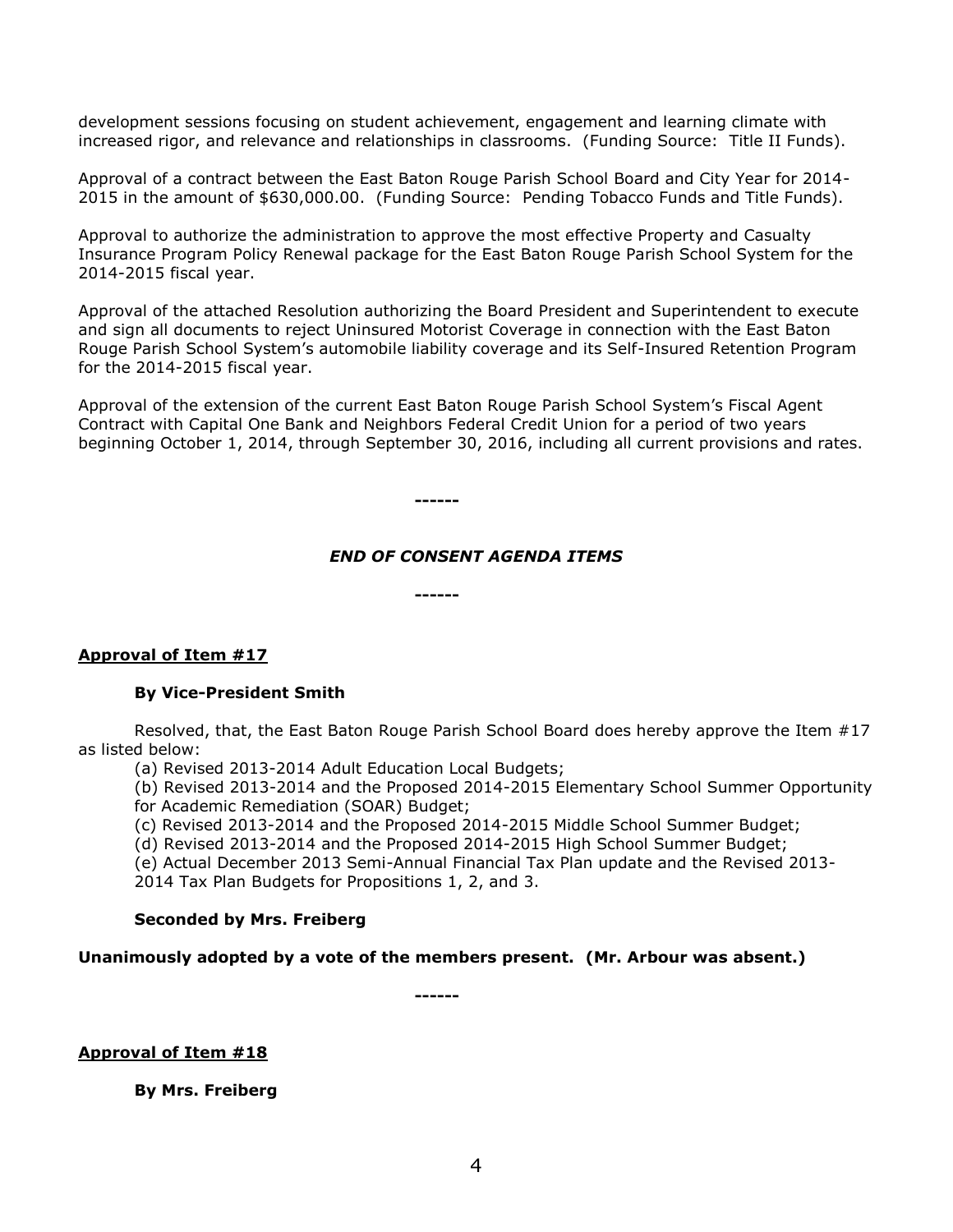Resolved, that, the East Baton Rouge Parish School Board does hereby approve the Item #18 as listed below:

(a) Proposed 2014-2015 No Child Left Behind Consolidated Application Budgets;

(b) Proposed 2014-2015 Budget and Grant Application for Title X McKinney-Vento funds;

(c) Proposed 2014-2015 Child Nutrition Program Budget for the East Baton Rouge Parish School System;

(d) Proposed 2014-2015 Radio Training Program (RTP) Budget;

(e) Proposed 2014-2015 Budget for Vocational Education – Carl Perkins Basic Grant;

(f) Proposed 2014-2015 Adult Education Local Budget;

(g) Proposed 2014-2015 I CARE Budget and Alcohol/Drug Abuse Prevention Program (ADAPP) Budget.

## **Seconded by Ms. Ware-Jackson**

## **Unanimously adopted by a vote of all the members.**

**------**

# **Approval of Revised 2013-2014 and Proposed 2014-2015 Textbook Fund Budget**

## **By Mrs. Freiberg**

Resolved, that, the East Baton Rouge Parish School Board does hereby approve the Revised 2013-2014 Textbook Fund Budget and the Proposed 2014-2015 Curriculum Textbook/Digital Media Support Fund Budget.

## **Seconded by Mrs. Bernard**

## **Unanimously adopted by a vote of all the members.**

**------**

## **Approval of Professional Services Agreement**

## **By Mrs. Freiberg**

Resolved, that, the East Baton Rouge Parish School Board does hereby approve a professional services agreement, allowing the Superintendent and Board Leadership to finalize, between the East Baton Rouge Parish School Board and AMI Kids in an amount not to exceed \$9,518.00 per student (not to exceed 100 students).

## **Seconded by Mrs. Lynch**

# **Unanimously adopted by a vote of all the members.**

**------**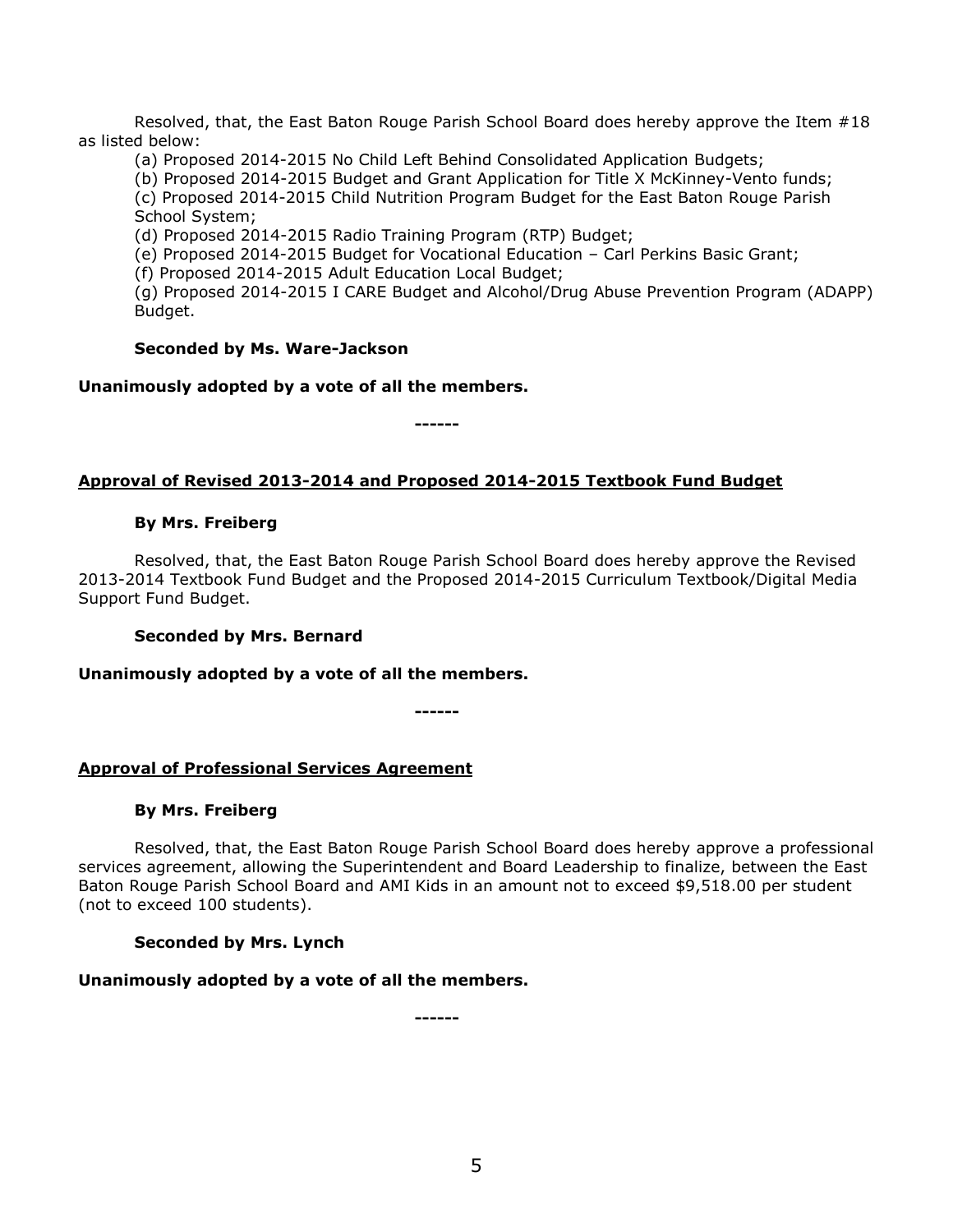## **Approval of Contract Renewal**

## **By Mrs. Freiberg**

Resolved, that, the East Baton Rouge Parish School Board does hereby give approval for the contract renewal with Humana for 2015 and the Proposed 2015 East Baton Rouge Parish School System's health care plan premium rates for all Medicare-eligible retirees.

# **Seconded by Mr. Freeman**

## **The vote on the motion was as follows:**

| <b>Yeas: (8)</b> | Mr. Arbour, Mrs. Bernard, Mr. Freeman, Mrs. Freiberg, Mrs.<br>Lynch, Vice-President Smith, President Tatman, and Ms. Ware-<br><b>Jackson</b> |
|------------------|----------------------------------------------------------------------------------------------------------------------------------------------|
| <b>Nays: (2)</b> | Ms. Lee and Dr. Nelson-Smith                                                                                                                 |
| Abstained: (1)   | Ms. Dyason                                                                                                                                   |
| Absent: (0)      | <b>None</b>                                                                                                                                  |
|                  |                                                                                                                                              |

**The motion was declared adopted.**

**------**

# **Approval of Revised 2013-2014 General Fund Budget**

## **By Vice-President Smith**

Resolved, that, the East Baton Rouge Parish School Board does hereby give approval of the Revised 2013-2014 General Fund Budget for the East Baton Rouge Parish School System.

## **Seconded by Ms. Ware-Jackson**

## **Unanimously adopted by a vote of the members present. (Mr. Arbour was absent.)**

**------**

# **Approval of Proposed 2014-2015 Tax Plan Budgets for Propositions 2 and 3**

## **By Vice-President Smith**

Resolved, that, the East Baton Rouge Parish School Board does hereby approve the Proposed 2014-2015 Tax Plan Budgets for Propositions 2 and 3.

# **Seconded by Mrs. Freiberg**

# **The vote on the motion was as follows:**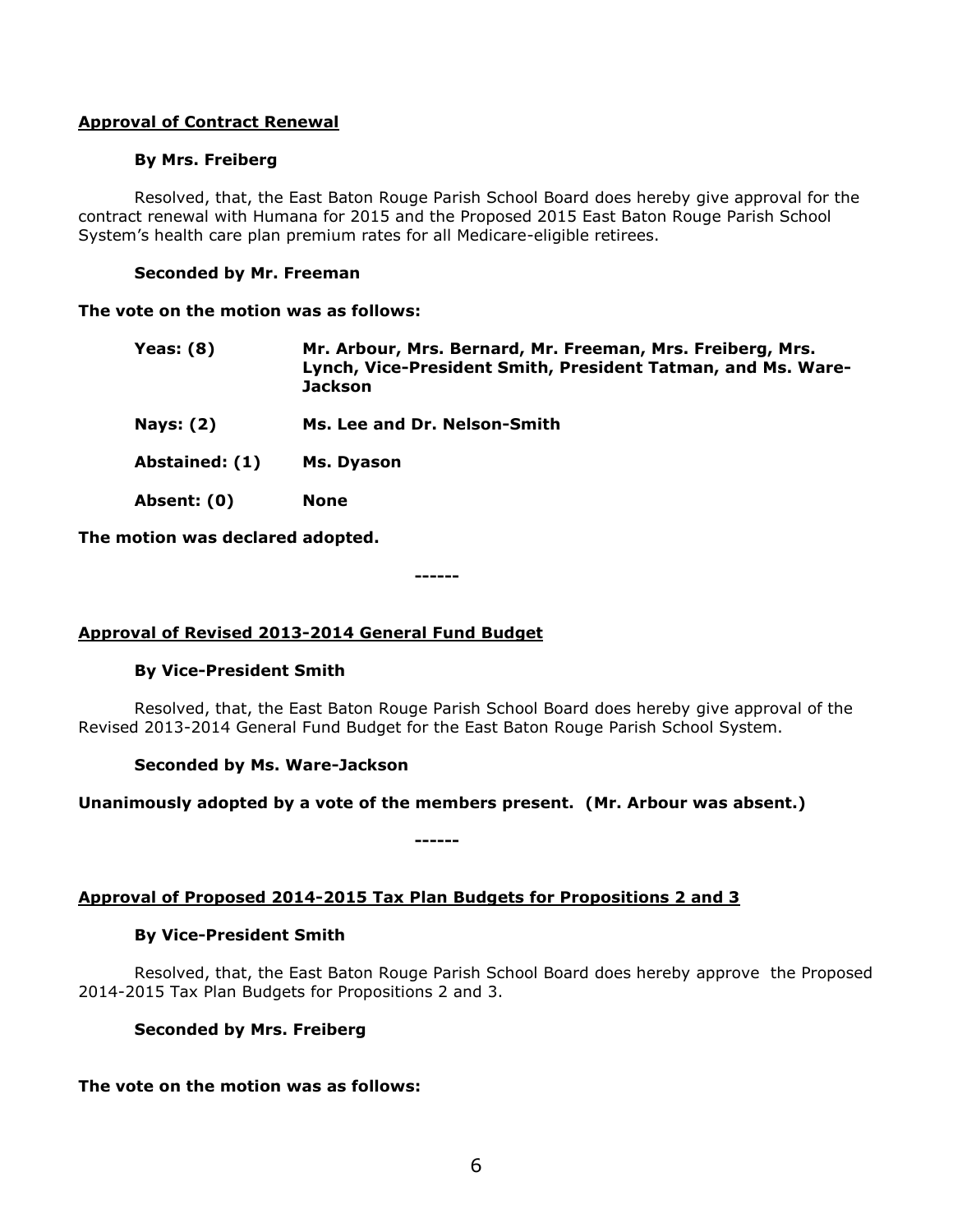| Yeas: $(9)$    | Mrs. Bernard, Ms. Dyason, Mr. Freeman, Mrs. Freiberg, Ms. Lee,<br>Mrs. Lynch, Vice-President Smith, President Tatman, and Ms.<br>Ware-Jackson |
|----------------|-----------------------------------------------------------------------------------------------------------------------------------------------|
| Nays: $(1)$    | Dr. Nelson-Smith                                                                                                                              |
| Abstained: (0) | <b>None</b>                                                                                                                                   |
| Absent: (1)    | Mr. Arbour                                                                                                                                    |

**The motion was declared adopted.**

**------**

## **Approval to Apply for and Implement Community Eligibility Provisions (CEP)**

#### **By Mr. Freeman**

Resolved, that, the East Baton Rouge Parish School Board does hereby give approval to apply for and implement Community Eligibility Provisions (CEP) as it relates to the East Baton Rouge Parish School System's Child Nutrition Program.

## **Seconded by Ms. Dyason**

#### **Unanimously adopted by a vote of the members present. (Mr. Arbour was absent.)**

**------**

## **Approval of Memorandum of Understanding**

#### **By Mrs. Bernard**

Resolved, that, the East Baton Rouge Parish School Board does hereby approve a Memorandum of Understanding between the East Baton Rouge Parish School Board and the George Rodrigue Foundation of the Arts as it relates to the Investing in Innovation Fund (i3) grant application.

## **Seconded by Ms. Dyason**

## **Unanimously adopted by a vote of all the members.**

**------**

## **Approval of Memorandum of Understanding**

#### **By Mrs. Bernard**

Resolved, that, the East Baton Rouge Parish School Board does hereby approve a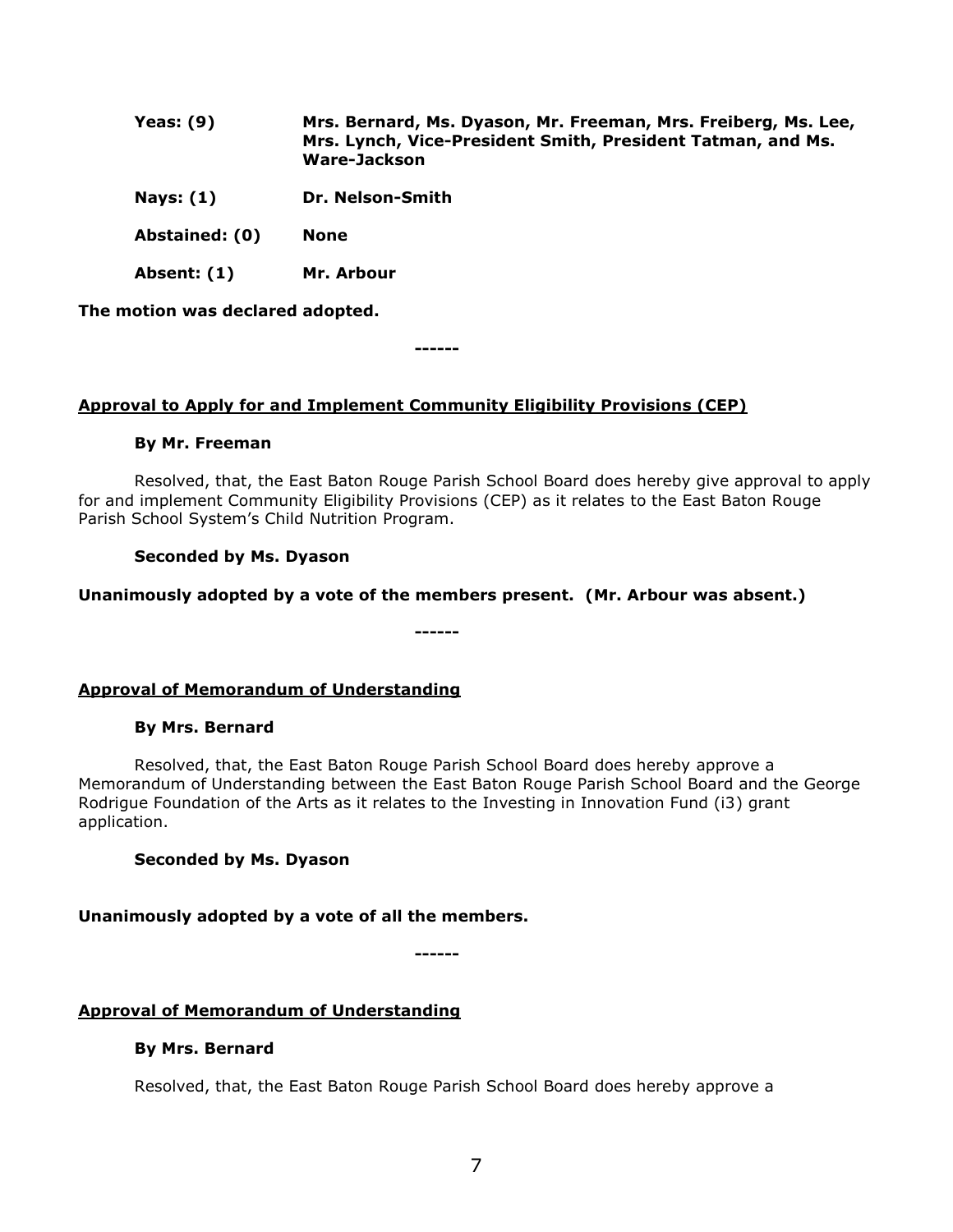Memorandum of Understanding between the East Baton Rouge Parish School Board and the Louisiana State University (LSU) Cain Center and Urban Restoration Enhancement Center (UREC) at it relates to the Project Hope grant application.

## **Seconded by Vice-President Smith**

## **Unanimously adopted by a vote of all the members.**

**------**

# **Approval to Extend Current Contract**

## **By Ms. Dyason**

Resolved, that, the East Baton Rouge Parish School Board does hereby approve extending the current charter school contract with Thrive Baton Rouge.

## **Seconded by Mrs. Freiberg**

#### **Discussion followed.**

#### **The following "friendly amendment" was offered by General Counsel, Domoine Rutledge. The "friendly amendment" was accepted by the originator and seconder.**

Resolved, that, the East Baton Rouge Parish School Board does hereby approve extending the current charter school contract with Thrive Baton Rouge. The Superintendent and Board Leadership shall finalize the document.

## **The vote on the "friendly amended" motion was as follows:**

- **Yeas: (9) Mr. Arbour, Mrs. Bernard, Ms. Dyason, Mr. Freeman, Mrs. Freiberg, Mrs. Lynch, Vice-President Smith, President Tatman, and Ms. Ware-Jackson**
- **Nays: (0) None**
- **Abstained: (1) Dr. Nelson-Smith**
- **Absent: (0) None**
- **Ms. Lee did not vote.**

**The "friendly amended" motion was declared adopted.**

**------**

## **Adoption of Resolutions**

**By Ms. Lee**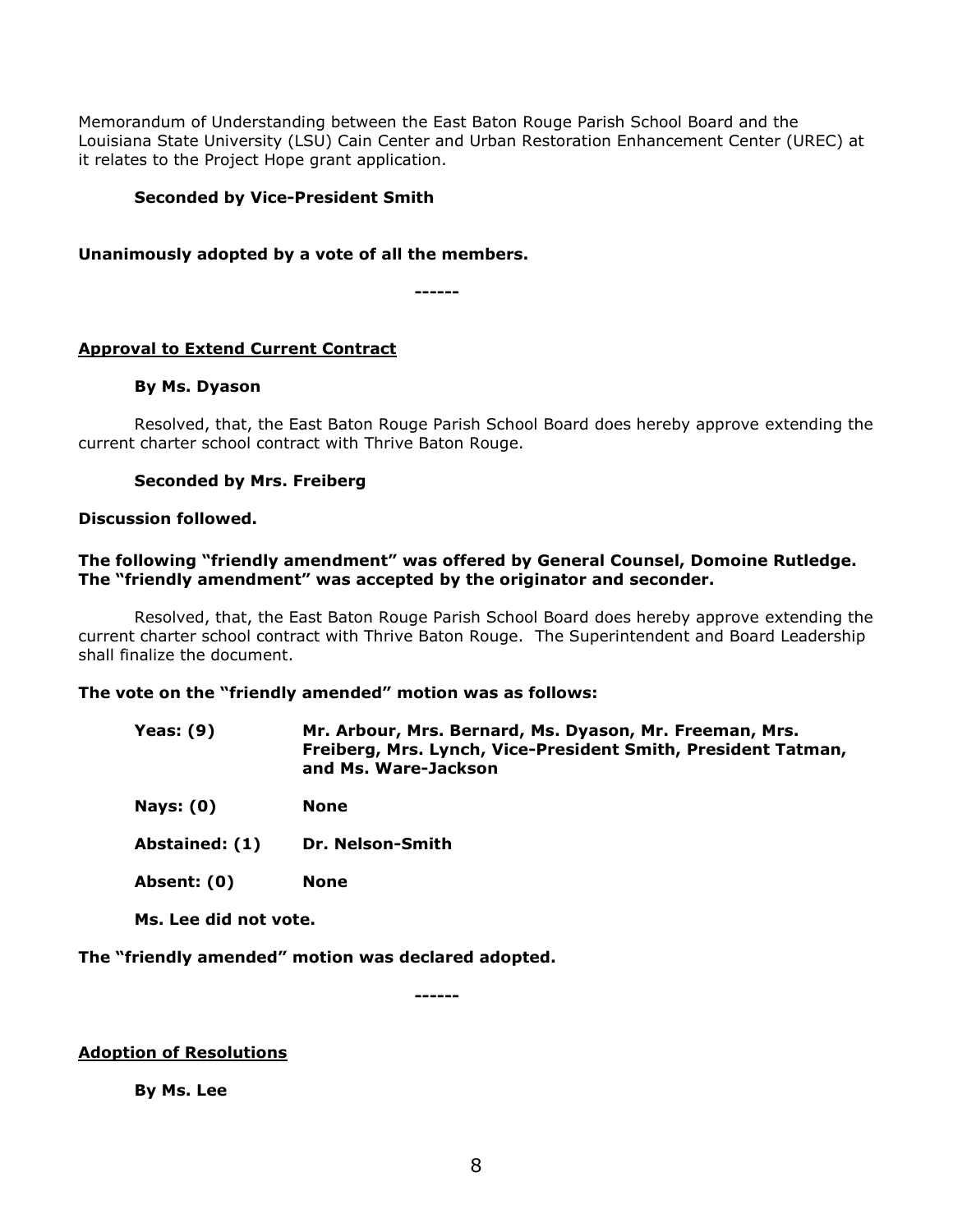Resolved, that, the East Baton Rouge Parish School Board does hereby adopt two resolutions regarding the Minimum Foundation Program litigation and related matters.

# **Seconded by Dr. Nelson-Smith**

**Unanimously adopted by a vote of the members present. (Mrs. Bernard was absent.)**

------

# **Approval of Resolution**

## **By Ms. Lee**

Resolved, that, the East Baton Rouge Parish School Board does hereby approve a Resolution providing for the canvassing of the returns and declaring the results of the special elections held in Consolidated School District No. 1 of the Parish of East Baton Rouge, State of Louisiana, on Saturday, May 3, 2014, to authorize the levy of special taxes therein.

# **Seconded by Mrs. Freiberg**

**Unanimously adopted by a vote of the members present. (Mr. Freeman was absent.)**

**------**

# **General Counsel, Domoine Rutledge, requested that Item #31 be deleted from the agenda.**

**------**

## **Approval to Not Renew Contract**

## **By Mrs. Bernard**

Resolved, that, the East Baton Rouge Parish School Board will not extend or renew the Superintendent's contract. The Board President will put this in writing per the terms of the Superintendent's contract Section 16-B.

## **Seconded by Ms. Dyason**

## **Discussion followed.**

## **The following "friendly amendment" was offered by Vice-President Smith.**

## **The "friendly amendment" was accepted by the originator and seconder.**

Resolved, that, the East Baton Rouge Parish School Board, pursuant to the applicable provisions of the Superintendent's employment contract, and the Superintendent's written request that this Board take no action to extend or renew his employment contract. I so move that we DO NOT extend the Superintendent's employment contract for an additional year nor renew it for an additional term and that said employment contract shall terminate at midnight on June 30, 2015.